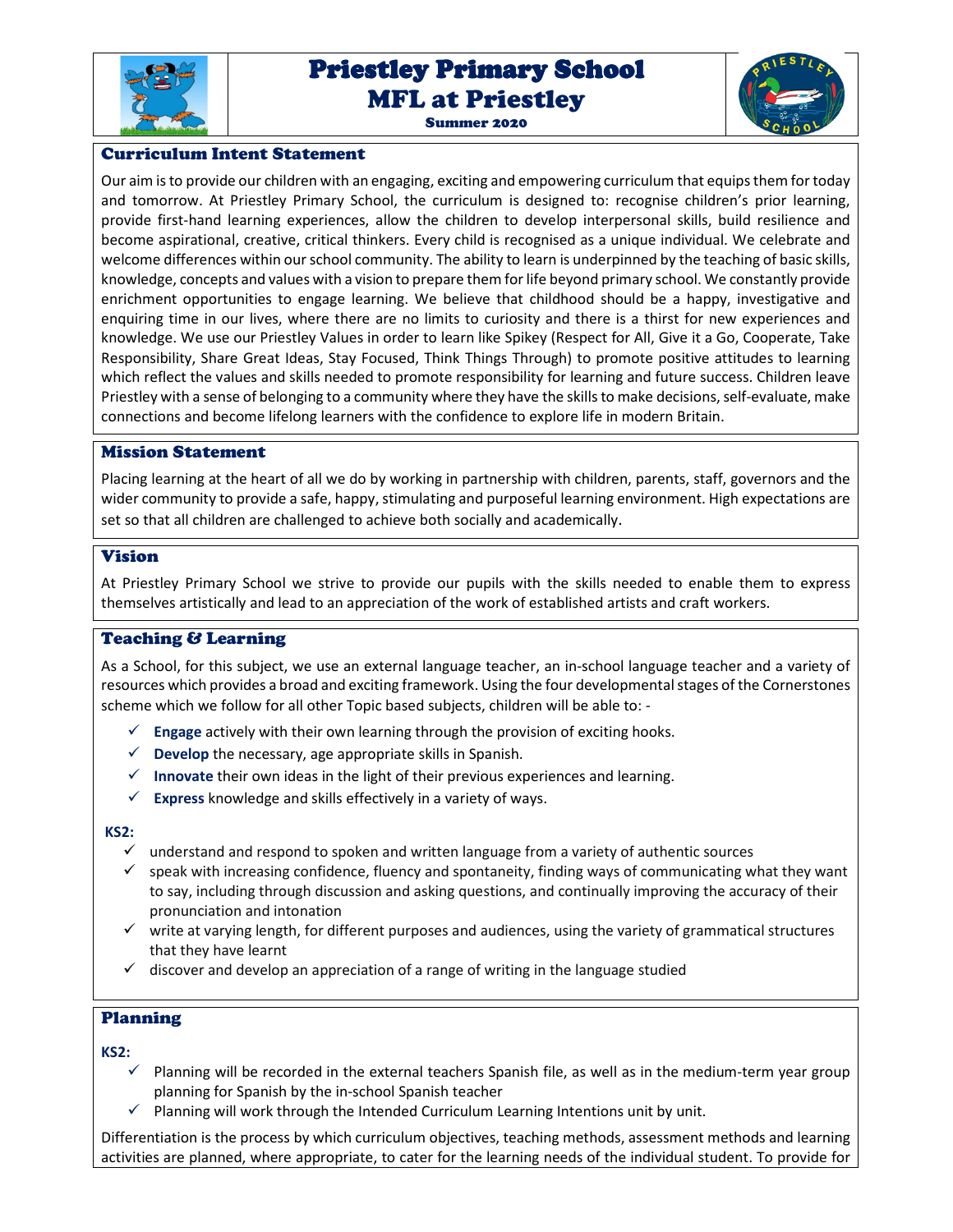this basic entitlement, pupils in the same group have learning opportunities matched to their needs with teaching taking into account the differences in learner characteristics. This in turn requires flexible planning, careful assessment and the provision of a variety of approaches to learning and teaching. Mixed ability teaching implies that all abilities must be catered for when planning a lesson.

- $\checkmark$  Differentiation of Resources
- $\checkmark$  Differentiation by Task
- $\checkmark$  Differentiation by Support
- $\checkmark$  Differentiation by Response/Outcome

#### Resources

There are not many Spanish resources in school currently. If there is something that the external or internal language teachers feel would be necessary, please inform the MFL Subject Leader immediately so an order can be placed with the office.

#### Marking & Feedback

Feedback is given verbally during the speaking and listening and reading processes. Written work, for example sentences and short conversations, will be marked with a positive comment in green. Next steps will be recorded in blue, as appropriate. Next steps will be necessary if the topic being taught follows a series of sessions that are linked together.

#### Assessment

We are committed to providing equitable opportunities for all pupils, regardless of gender, disability, ethnicity, social, cultural or religious background. All pupils have the right to teaching and learning experiences that enables them to achieve their full potential.

Every other term (2, 4 and 6) , pupil conferencing will take place to assess the learning and understanding of children from KS2 classes.

## EYFS / KS1

MFL in Early Years and KS1 is not a statutory requirement.

## Equal Opportunities

We are committed to providing equitable opportunities for all pupils, regardless of gender, disability, ethnicity, social, cultural or religious background. All pupils have the right to teaching and learning experiences that enables them to achieve their full potential.

At Priestley school, we welcome and celebrate diversity. We believe that having high self-esteem is crucial to pupils' wellbeing. Reasonable adjustments are made to the environment, curriculum and timetable to address all students' needs.

#### Safeguarding Statement

At Priestley Primary School, there is nothing more important to us than the physical and emotional health and wellbeing of our pupils and staff alike. As such we have created and work hard to maintain a climate in which staff, pupils, parents and governors feel able to articulate concerns comfortably; safe in the knowledge that effective action will be taken, as appropriate. At times we may need to share such concerns with outside agencies, such as the Wiltshire Multi Agency Safeguarding Hub (MASH) team.

Our Safeguarding and Child Protection Policies apply to all adults, including volunteers, working in or on behalf of our School. We expect everyone working in or for our School to share responsibility for keeping children safe from harm and abuse and report any concerns to one of our DSLs (Please see our 'Designated Safeguarding Leads' boards situated in the staff room.

At Priestley Primary School, children are taught about how to stay safe, including staying safe online. Our taught curriculum and programme of assemblies cover how to stay physically and emotionally healthy and includes esafety and age-appropriate sex and relationship education (SRE).

#### Review

**ALL SAFEGUARDING POLICIES SHOULD BE CONSIDERED IN RELATION TO EACH OTHER AT ALL TIMES**